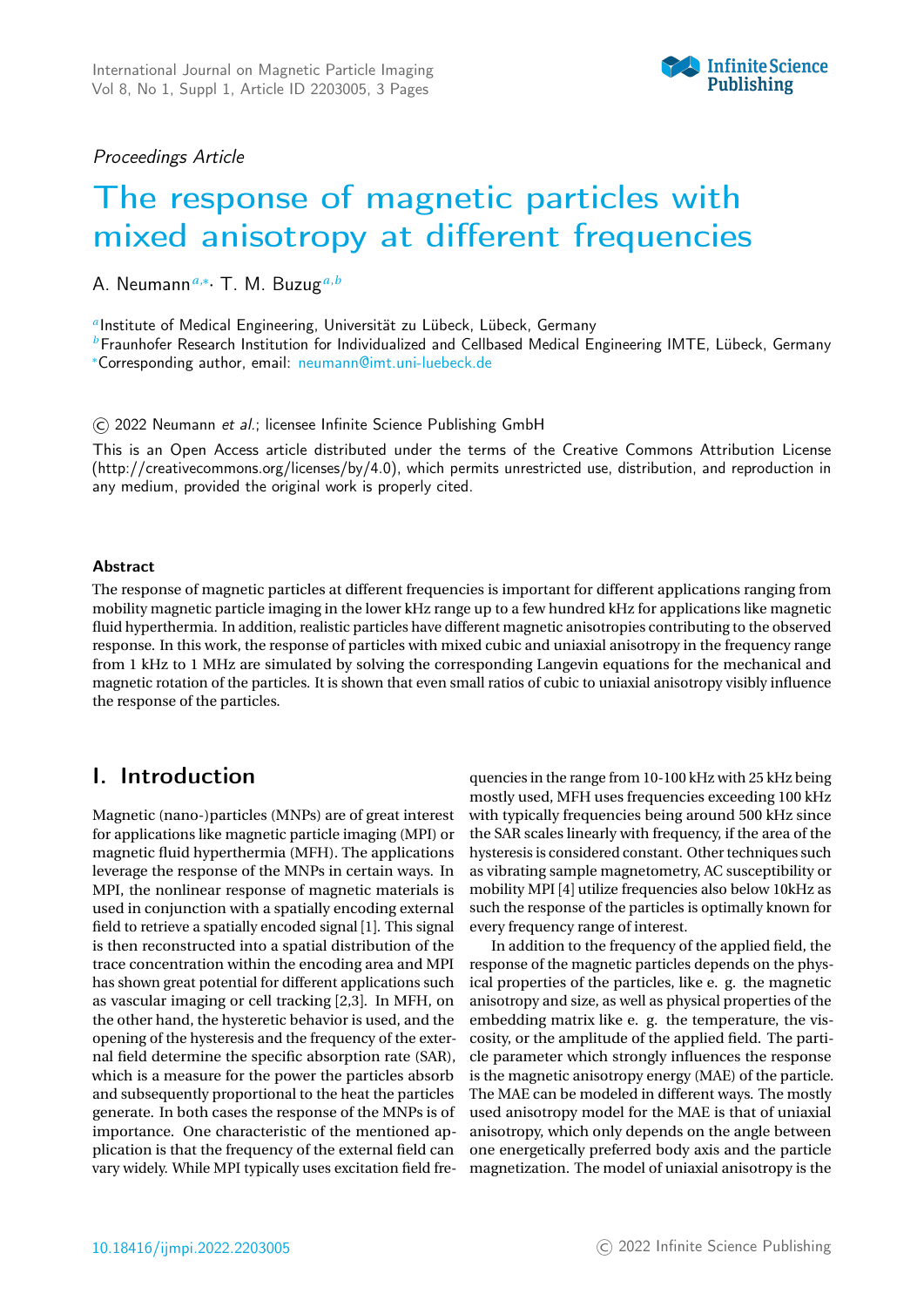

Figure 1: Simulation of 1000 particles with the parameters given in section II.II at a frequency of 100 kHz and varying cubic anisotropy constant *K<sup>c</sup>* .

simplest and allows modeling real particles to a certain degree, if the particles exhibit a strong uniaxial behavior [5]. Unfortunately, this only covers a small amount of particle classes since particles exhibit different effects on the nanoscale (e.g. different surface anisotropies due to the particle geometry) which makes the total magnetic anisotropy energy a sum of different magnetic anisotropy energies. Experimental measurements of single particles also reveal more complex magnetic anisotropy energies [6] such as biaxial anisotropy.

This work will investigate the effect of the excitation frequency on the response of magnetic particles with different mixtures of uniaxial and cubic anisotropy.

### II. Material and methods

#### II.I. Theoretical Model

The model used to describe the particle rotation and the magnetization dynamics are all based on the Yolk-Egg model [7, 8] and consists of coupled Langevin equations for the magnetization movement (a modified Landau-Liftschitz-Gilbert equation) and the mechanical rotation (a modified Euler equation) of the particle.

In the model, the state of the particle is described with Euler angles  $\vec{\Phi}_n = (\phi_n, \theta_n, \psi_n)$  for the orientation of the particle and spherical coordinates  $\vec{\Phi}_m = (\theta_m, \phi_m)$  for the magnetization direction, yielding:

$$
\frac{\partial \vec{\Phi}_n}{\partial t} = \mathbf{E}_{313}(\vec{\Phi}_n)\vec{\omega}_n \text{ and } \frac{\partial \vec{\Phi}_m}{\partial t} = \mathbf{E}_{\text{Sphere}}(\vec{\Phi}_m)\vec{\omega}_m
$$

with **E<sup>313</sup>** and **ESphere** being projection matrices to map the angular velocities onto the change of state [9]. The corresponding angular velocities for the mechanical rotation  $\vec{\omega}_n$  (ignoring the inertia of the particle and any vorticity of the surrounding medium) and the rotation

of the magnetization vector  $\vec{\omega}_m$  are given as [10]

$$
\vec{\omega}_n = \frac{1}{6\eta V_H} (M_S V_M \vec{m} \times \vec{B}_{\text{eff}} + \vec{\tau}_{\text{eff}}) \text{and}
$$

$$
\vec{\omega}_m = -\frac{\gamma}{1 + \alpha^2} \vec{B}_{\text{eff}} + \left(\frac{|\gamma|\alpha}{(1 + \alpha^2)} (\vec{m} \times \vec{B}_{\text{eff}}) + \frac{1}{6\eta V_H} (M_S V_M (\vec{m} \times \vec{B}_{\text{eff}}) + \vec{\tau}_{\text{eff}}) \right).
$$

Here,  $\eta$  is the viscosity of the surrounding medium,  $V_H(V_M)$  is the hydrodynamic (magnetic) volume,  $\vec{m}$  is the unit magnetisation vector,  $M_S$  is the saturation magnetization, *γ* is the (electron) gyromagnetic ratio, *α* is the damping constant,  $\vec{B}_{\mathrm{eff}}$  is the effective magnetic field given as  $\vec{B}_{\text{eff}} = \frac{1}{M_S V_M} \frac{\partial U}{\partial \vec{m}} + \vec{B}_{\text{noise}}$  and  $\vec{\tau}_{\text{eff}}$  is the effective torque given as  $\vec{\tau}_{\text{eff}} = -\frac{\delta U}{\delta \phi} + \vec{\tau}_{\text{noise}}$ .  $\vec{B}_{\text{noise}}$  and  $\vec{\tau}_{\text{noise}}$ are Gaussian white noise terms describing the thermal influence on the motion. *U* is the total energy or potential of the particle consisting of the Zeeman energy  $M_S V_M \vec{m} \cdot \vec{B}_{\mathrm{ext}}$  and the MAE. See [11] for details how to implement the MAE for arbitrary anisotropies.  $\delta \phi$  is the infinitesimal rotation operator as derived in [12].

#### II.II. Simulation parameters

For the simulations particles with the following parameters where used: magnetic radius  $r_M = 10$  nm, hydrodynamic radius  $r_H = 20$  nm (volumes are assumed to be spherical),  $M_S = 460 \text{ kA/m}$ ,  $\eta = 1 \text{ mPa·s}$ ,  $T = 295 \text{ K}$ ,  $\gamma = 1.76 \cdot 10^{11}$  (s·T)<sup>-1</sup>,  $\alpha = 0.1$ . The particles have been simulated with different mixtures of uniaxial anisotropy constant  $K_u$  and cubic anisotropy constant  $K_c$  with random alignment of the uniaxial axis to the cubic axes. The amplitude of the external field is  $B_0 = 25$  mT with frequencies *f* ranging from 1 kHz up to 1 MHz. The simulations are performed with a timestep of 5 ps and time averaging (oversampling) depending on the simulation frequency. The total simulation time is at least 10 periodes of the excitation signal.

### III. Results and discussion

Figure 1 shows the result of two of the simulations with a constant uniaxial anisotropy constant of  $K_u = 12 \text{ kJ/m}^3$ and a varying cubic anisotropy constant of  $K_c = 0$  and  $K_c = -12$  kJ/m<sup>3</sup> at a frequency of  $f = 100$  kHz. The value for the uniaxial anisotropy is selected because it reflects the shape anisotropy of a prolate sphereoid with an axis ratio of approximate 1.2 while the value for cubic anisotropy constant is approximatly the value found for magnetite in literature [13].

As can be seen from Fig. 1 the hysteresis of the two simulations is quite different. Comparing the simulations with cubic anisotropy to the ones without, it is observed that the hysteresis in general shows a lower